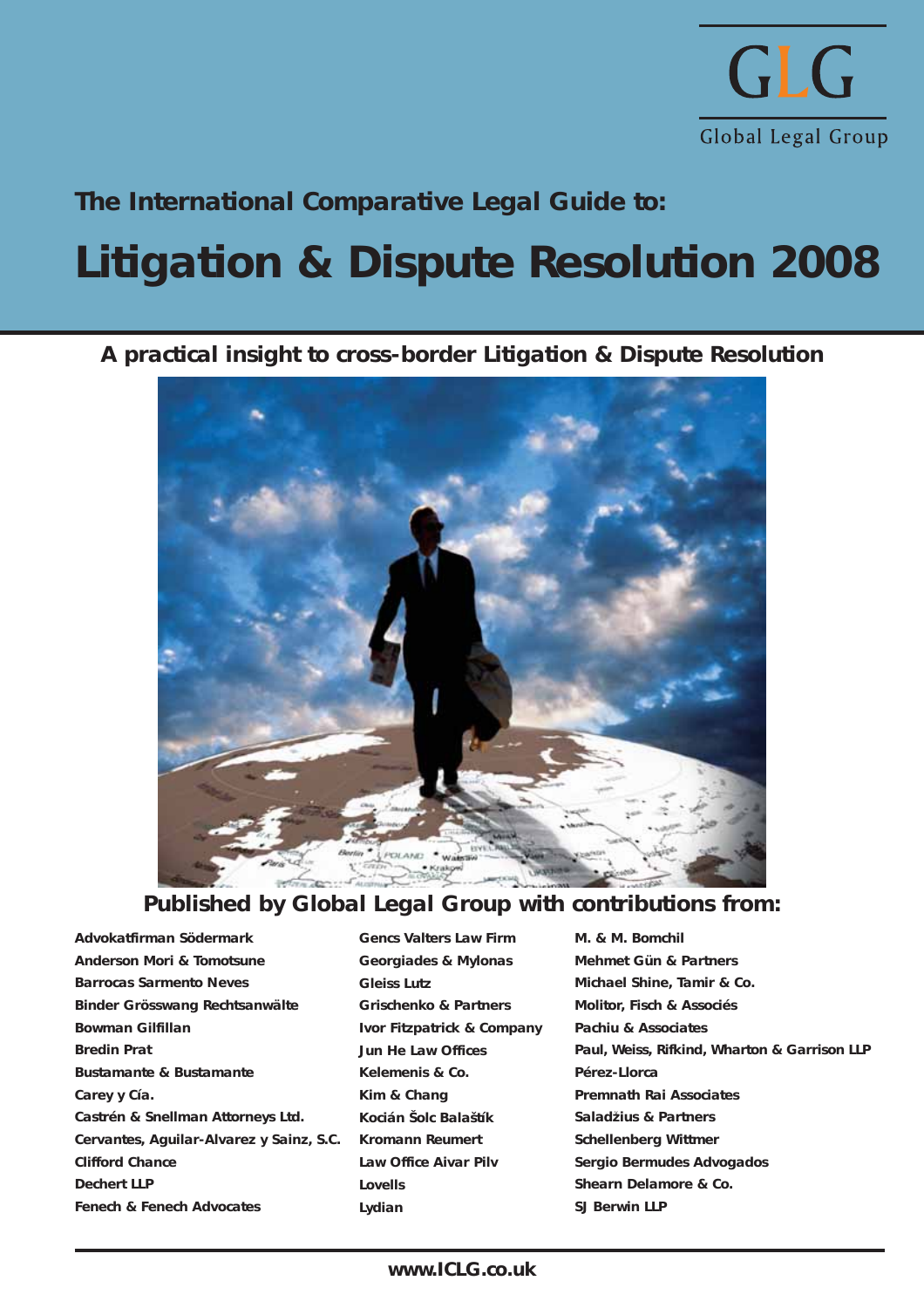# **Latvia**

### **Gencs Valters Law Firm**

#### **I. LITIGATION**

#### **1 Preliminaries**

**1.1 What type of legal system has Latvia got? Are there any rules that govern civil procedure in Latvia?**

There is a civil law system in Latvia. Civil, administrative and criminal cases are examined by separate procedural rules. Civil procedure in Latvia is governed by the *Civil Procedure Code* (*Civilprocesa likums*).

**1.2 How is the civil court system in Latvia structured? What are the various levels of appeal and are there any specialist courts?**

There is three-level court system in Latvia formed by:

- 34 District/City Courts.
- 5 Regional Courts.
- The Supreme Court, which consists of:
	- the Civil Matters Department; and
	- the Senate.

District/City Courts examine all civil cases, except those under the jurisdiction of Regional Courts (which are disputes in respect of real property, claims exceeding LVL 150,000.00 (approx. EUR 213,430.80), patents, trade marks and insolvency). Rulings of first examination by District/City Courts might be reviewed by Regional Courts such as in appellation instances. In addition, rulings of first examination by Regional Courts might be reviewed by the Civil Matters Department of the Supreme Court such as in appellation instances. The rulings after the appeal review either by the Regional Courts or the Civil Matters Department of the Supreme Court might be reviewed in cassation instance by the Senate of the Supreme Court.

There are no specialist courts (commercial courts and such like) in Latvia, therefore all civil disputes are examined by the general Courts according to their jurisdiction.

**1.3 What are the main stages in civil proceedings in Latvia? What is their underlying timeframe?**

The main stages in civil proceedings before the Latvian courts are: bringing of action;



securing of claim, including freezing of assets and property Г arrest (optional);

**Valters Gencs** 

- Ė preparation for trial;
- trial; and ÷
- judgment.

The timing of a case depends on the type of case. Some may be settled within one month and others may last for several years. On average, cases that are not appealed last up to six months.

#### **1.4 What is your local judiciary's approach to exclusive jurisdiction clauses?**

Latvian courts nether accept claims in case of foreign dispute resolution forum, nor recognise the ruling of foreign courts in case of breach of an exclusive jurisdiction clause in favour of a Latvian court. Contracting parties are entitled to determine the court of first instance, where all disputes in respect of the contract or its performance shall be decided. However there are exceptions where parties are not entitled for such exclusive jurisdiction clauses - for example the disputes regarding real property shall be brought only to the jurisdiction of location of such real property.

**1.5 What are the costs of civil court proceedings in Latvia? Who bears these costs?**

Litigation costs vary considerably depending on the type, size and complexity of the civil proceeding. In general the court fee will be calculated from the claim amount, which may be 0.5% - 15% depending on the amount of claim. Attorney's fees in general are calculated on a per hour basis in Latvia. The bailiff, expert, translation/interpretation and document legalisation fees shall be considered by the party willing to litigate as well. In general the loser of the proceeding shall bear the costs of the wining party. Attorney's fees shall be borne by the losing party not exceeding 5% of the claim amount.

#### **1.6 Are there any particular rules about funding litigation in Latvia? Are there any contingency/conditional fee arrangements? Are there rules on security for costs?**

There are no particular rules about funding litigation in Latvia - a lawyer and his client are free to set up any fee arrangements by their agreement, which may include contingency/conditional fees. There are no rules on security for costs in Latvia either.

**176**

**WWW.ICLG.CO.UK ICLG TO: LITIGATION & DISPUTE RESOLUTION 2008**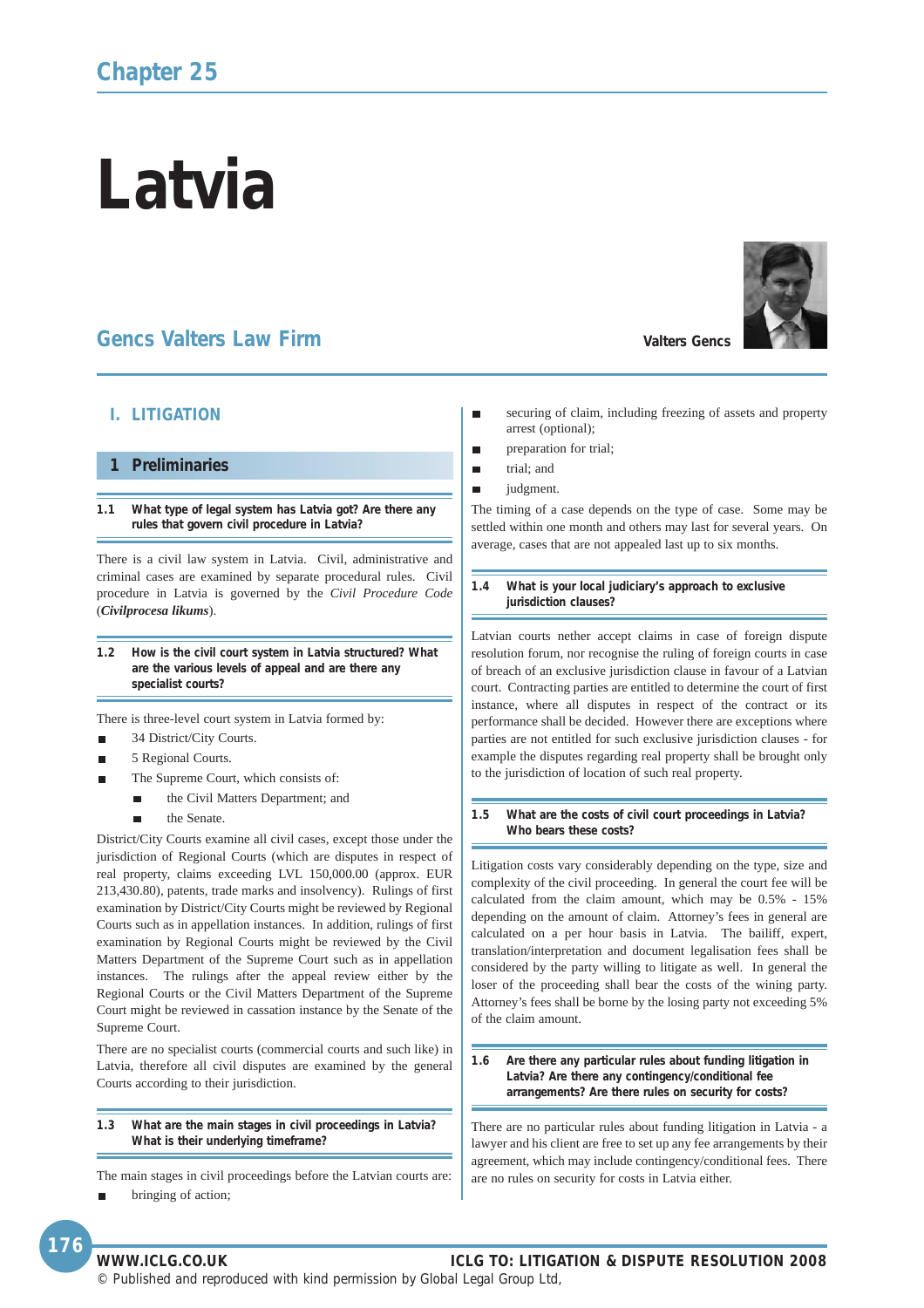#### **2 Before Commencing Proceedings**

#### **2.1 Are there any pre-action procedures in place in Latvia? What is their scope?**

There are no pre-action procedures in place set by the Civil Procedure Code. Such thing as the provision of a 'letter of claim before action' is not mandatory for proceedings in Latvian court.

**2.2 What limitation periods apply to different classes of claim for the bringing of proceedings before your civil courts? How are they calculated? Are time limits treated as a substantive or procedural law issue?**

The general limitation period for contract and damage claims is 10 years in Latvia. If so provided by statutory act, the limitation periods in particular cases can be different - for example 2 years for employment claims. The general principle is that the time starts to run from the breach of the contract or the date on which the cause of action occurred. By some limited reasons the limitation period can be either suspended (by period of war) or started anew again (for example reminder to the debtor). The limitation periods applied to different classes of claim for the bringing of proceedings before the civil court are treated as an issue of substantive law, therefore such periods are not subject to the renewal tools by application of the *Civil Procedure Code*.

#### **3 Commencing Proceedings**

**3.1 How are civil proceedings commenced (issued and served) in Latvia? What various means of service are there? What is the deemed date of service? How is service effected outside Latvia? Is there a preferred method of service of foreign proceedings in Latvia?**

If there are no grounds to refuse or suspend the commencement of a proceeding, the civil proceeding shall be commenced by the court within 3 days from the statement of claim being received from the plaintiff. After this the court shall send the statement of claim to the defendant immediately by registered mail, as well set the term to submit the statement of defence 15-30 days from the sending of the statement of claim. The courts prefer to perform the service of a summons by registered mail, although other means are provided by the *Civil Procedure Code* such as telegram, fax and courier. The *Civil Procedure Code* does not set the exact term by which such service shall be provided before a hearing - in general this is approximately one month, but not less than one week. In respect to service outside the jurisdiction, the Latvian court shall consider the numerous conventions (*1954 Hague Convention, 1965 Hague Convention, 1970 Hague Convention*, and 9 bilateral conventions) and *EC Regulation 1348/2000* and *EC Regulation 1206/2001.*

#### **3.2 Are any pre-action interim remedies available in Latvia? How do you apply for them? What are the main criteria for obtaining these?**

There are several pre-action interim remedies in Latvia for the securing of a claim, which includes freezing of assets, property arrest and establishment of prohibitory endorsements in public registers. Those can be applied either during the proceeding or prior to the bringing of the action. The criteria for the obtaining the interim remedies during the proceeding is if there is reason to believe that the execution of the court judgment may become problematic or impossible. The criteria for the obtaining such remedies prior to the bringing of the action is if the debtor avoids his obligations by replacing or alienating his property, by leaving his place of residence without informing the creditor, of by performing other actions in bad faith. Other parties of the proceeding shall not be informed that such a decision is taking place.

#### **3.3 What are the main elements of the claimant's pleadings?**

The main elements of the pleadings in Latvia are:

- the court, to which the statement of claim is addressed; Г
- the names and addresses of the parties; п
- Ė the infringed rights;
- the claim amount if any, and its calculation thereof;  $\blacksquare$
- reasoning and evidence; É
- applicable law; ÷
- claims; ÷
- list of documents attached; and
- the date.  $\blacksquare$

In case any element is lacking, the court is entitled to not process the statement of claim. In this case the judge shall take a reasoned decision and set a time limit for rectifying the deficiencies (no less than 20 days). If such deficiencies are not rectified in the set time limit, the statement of claim shall be returned to the submitter.

#### **3.4 Can the pleadings be amended? If so, are there any restrictions?**

Pleadings can be amended in writing. Amendments can be made at any moment up until the commencement of the case substance review, which starts with the report of judges regarding circumstances of the matter in the hearing.

#### **4 Defending a Claim**

**4.1 What are the main elements of a statement of defence? Can the defendant bring counterclaims/claim or defence of set-off?**

The main elements of a statement of defence are:

- whether the defendant admits the claim fully or in a part;
- objections against the claim and substantiation thereof;  $\blacksquare$
- É evidence and the applicable law;
- $\blacksquare$ petition to accept the evidence or require it; and
- other significant facts for the review of matter.

The defendant is entitled to bring a counterclaim up until the end of the examination period of the case substance in the hearing of first instance. A court shall accept such counterclaim if:

- ь the set-off of the claim and the counterclaim is possible;
- the satisfaction of the counterclaim excludes the satisfaction É of the claim in whole or in part; or
- the counterclaim and the claim are related in a way, the joint п examination of them would favour quicker and more correct adjudicating of the case.
- **4.2 What is the time-limit within which the statement of defence has to be served?**

The court shall set time-limit between 15 to 30 days for the

**177**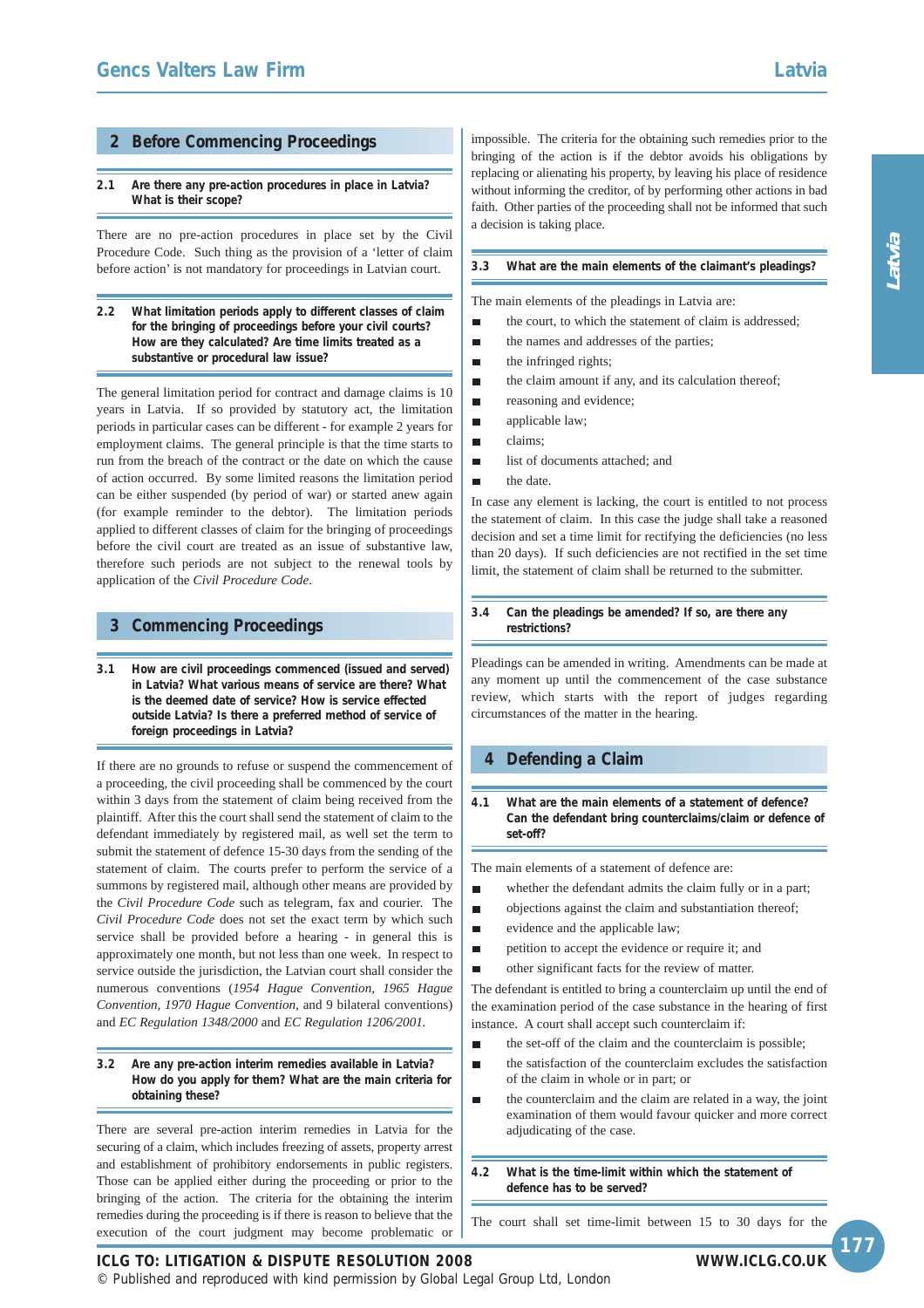**Latvia**

submission of the statement of defence. This period starts to run from the day the court has sent the statement of claim and the request to provide the statement of claim. In case the defendant fails to submit his statement of defence on time, he may be fined.

#### **4.3 Is there a mechanism in your civil justice system whereby a defendant can pass on liability by bringing an action against a third party?**

The defendant on his own is able to pass on liability by bringing an action against a third party in separate proceedings only.

#### **4.4 What happens if the defendant does not defend the claim?**

In case the defendant fails to defend the claim, a default judgment may be entered against him. A default judgment is a judgment, which is entered into at the request of plaintiff by the court of first instance in matter, where the defendant has failed to provide explanations regarding the claim and has failed to attend the hearing pursuant to the court summons without first notifying the reason for their failure to attend.

#### **4.5 Can the defendant dispute the court's jurisdiction?**

The defendant is entitled to dispute the court's jurisdiction by submitting a petition for the change of jurisdiction to another court.

#### **5 Joinder & Consolidation**

**5.1 Is there a mechanism in your civil justice system whereby a third party can be joined into ongoing proceedings in appropriate circumstances? If so, what are those circumstances?**

The *Civil Procedure Code* provides a mechanism where a third party can be joined into ongoing proceedings, if the rights and duties of such third party may be affected by the judgment. The joinder is possible up until the end moment of the hearing of the case substance in first instance. Such third parties have all procedural rights, with the exception of modifying the subjectmatter or the amount of the claim, admitting the claim or entering into a settlement; third parties can also not require the execution of a judgement. Third parties with separate claims have the same procedural status as the plaintiff. The request to join the third party in ongoing proceedings shall be addressed to the court, which determines the joinder.

#### **5.2 Does your civil justice system allow for the consolidation of two sets of proceedings in appropriate circumstances? If so, what are those circumstances?**

A plaintiff is entitled to join several mutually related claims in one statement of claim. The court is entitled to consolidate several sets of proceedings into one, if there are several sets of proceedings before the court between the same parties, or if a plaintiff brings an action against several defendants, or if several plaintiffs bring an action against the same defendant. Such consolidation is permitted if this favours the review of the case and if parties do not object to this.

**5.3 Do you have split trials/bifurcation of proceedings?**

claims if the court finds that separate reviews of such claims will be more preferable. The court is entitled to separate one of several claims, if the review of the case has become difficult or impossible.

#### **6 Duties & Powers of the Courts**

**6.1 Is there any particular case allocation system before the civil courts in Latvia? How are cases allocated?**

There is no particular case allocation system before the civil courts in Latvia.

**6.2 Do the courts in Latvia have any particular case management powers? What interim applications can the parties make? What are the cost consequences?** 

The courts have the following management powers:

- controlling the process of the case in a cost-conscious and efficient manner by setting a procedural timetable and giving other appropriate directions;
- notifying parties that no evidence for some facts has been É submitted and setting a time period for the submission thereof;
- encouraging the parties to arbitrate in ADR institution; and encouraging the parties to reach a settlement. ÷
- The parties can make the following interim applications:
- Г securing a claim, including freezing of assets and property arrest;
- É securing evidence;
- ÷ requiring the court to request the documentary evidence;
- ordering the expert-examination; and п
- joining a third party to the ongoing procedure. п

For some interim applications court fees exist. For example for securing the claim (such as freezing of assets) the court fee of LVL 20.00 (approx. EUR 28.46) shall be paid; however if the claim amount exceeds LVL 4,000 (approx. EUR 5,691.49), a fee of 0.5% of the claim amount shall be paid.

**6.3 What sanctions are the courts in Latvia empowered to impose on a party that disobeys the court's orders or directions?**

The courts in Latvia are empowered to impose on a party that disobeys the court's orders or directions the following sanctions:

- a warning;  $\blacksquare$
- É expulsion from the court room;
- a fine; or  $\overline{\phantom{0}}$
- ÷ enforced delivery of person to the court.
- **6.4 Do the courts in Latvia have the power to strike out part of a statement of case? If so, in what circumstances?**

The courts of Latvia have no power to strike out part of a statement of case. As far as formal requirements are observed, the court shall process the statement of case.

**6.5 Can the civil courts in Latvia enter summary judgment?**

Courts in Latvia are not entitled to enter summary judgment.

The court is entitled to require a plaintiff to split the case into several

© Published and reproduced with kind permission by Global Legal Group Ltd, London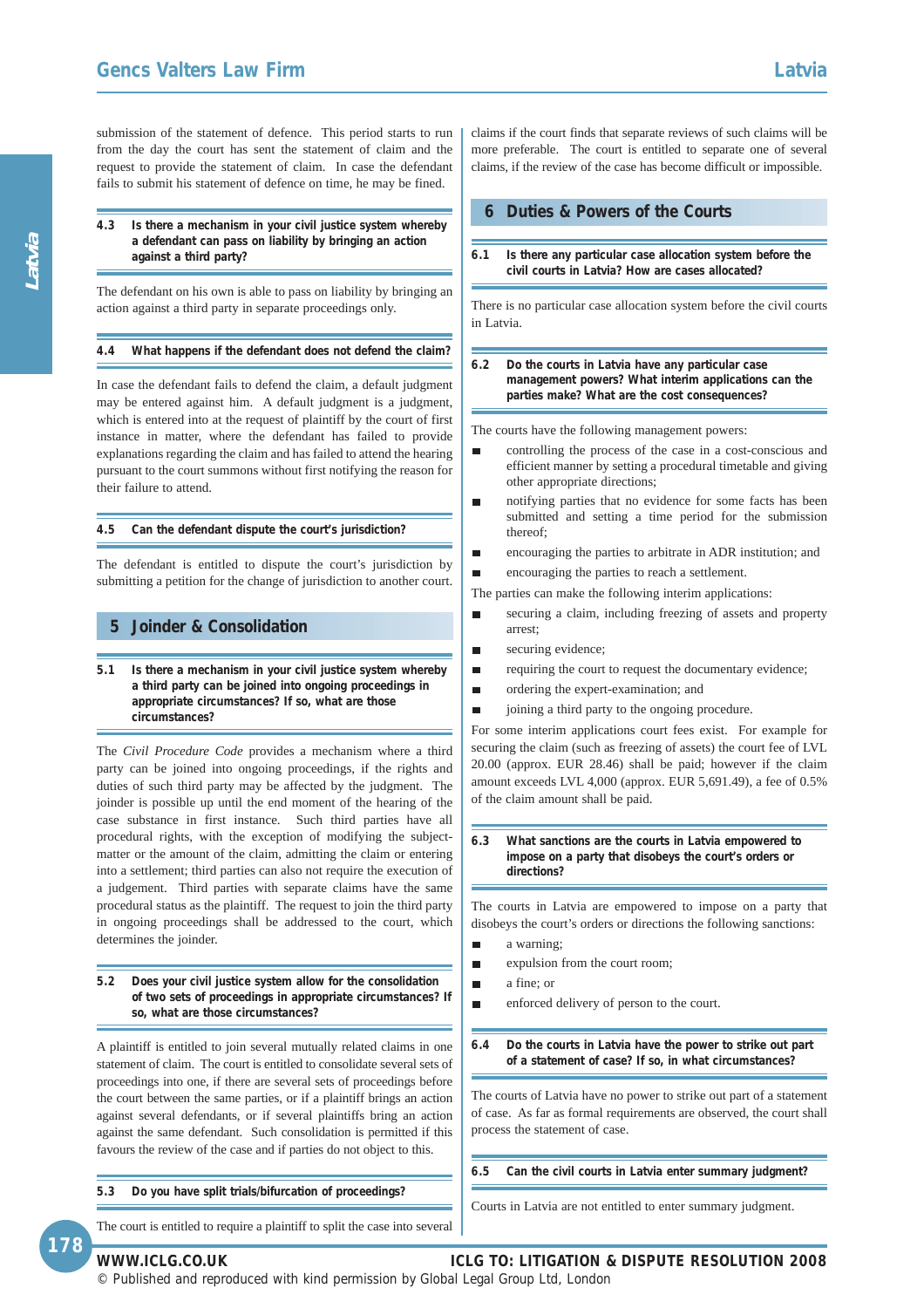#### **6.6 Do the courts in Latvia have any powers to discontinue or stay the proceedings? If so, in what circumstances?**

The courts in Latvia have no powers to discontinue proceedings; only the plaintiff is entitled to discontinue his claim in whole or in a part.

The court shall stay the proceeding if:

- a party to the proceeding died (natural person) or ceased to exist (legal person);
- a party to the proceeding lost his legal capacity;
- a party to the proceeding is not capable of litigation because of his serious illness, old age or disability;
- the court decides to submit the application to the Constitutional Court of Latvia; or the Constitutional Court has initiated a case on its own by the request of the party;
- the court assigns for the preliminary ruling from the European Court of Justice; and/or
- the review of the case is impossible due to a prior decision in another case in civil, administrative or criminal procedure.

The court is entitled to stay the proceeding if:

- a party to the proceeding is abroad due to long-term business trip or state service;
- a search of the defendant has been announced;
- a party to the proceeding is unable to participate in the proceeding due to illness; or
- the parties to the proceeding have agreed to stay the proceeding.

#### **7 Disclosure**

**7.1 What are the basic rules of disclosure in civil proceedings in Latvia? Are there any classes of documents that do not require disclosure?**

The court is entitled to request the documentation, tapes and such like evidence from the opposite party and any other person or state authority as well, if the party of the proceeding requires it to do so with the good reason. The party, who requests the court to require the documentation, shall describe the document and provide the reasons why this document is in possession of the person referred to. If the person is not able to provide the requested document on time or at all, such person shall notify the court in writing of the reasons. Otherwise such person might be fined. If the party of the proceeding refuses to provide the requested document but does not deny he has it, the court is entitled to presume that the facts provided in such document are as proved.

#### **7.2 What are the rules on privilege in civil proceedings in Latvia?**

A person is entitled to refuse to provide the requested documents because of reasons of legal profession, confidentiality, state secret and such like.

**7.3 What are the rules in Latvia with respect to disclosure by third parties?**

The rules with respect to disclosure are general and the same ones apply to the parties of the proceeding and any third party/state authority. Please see question 7.1.

#### **7.4 What is the court's role in disclosure in civil proceedings in Latvia?**

After the application of a party, the court decides if the request for documentation shall be made and, if so, the court will oversee the performance of such request.

#### **7.5 Are there any restrictions on the use of documents obtained by disclosure in Latvia?**

The documents provided at the request of the court shall be used only for the purposes of a particular proceeding. After the judgment comes into effect, the person who submitted the requested document is entitled to apply in writing for the originals of the document(s) to be returned to him.

#### **8 Evidence**

#### **8.1 What are the basic rules of evidence in Latvia?**

Each party shall prove the facts upon with they substantiate their claims. In general evidence shall be submitted to the court no later than seven days before the court hearing. No evidence shall have a predetermined effect that would be binding upon the court. No evidence is necessary to prove the facts not challenged by the opposing party.

#### **8.2 What types of evidence are admissible, which ones are not? What about expert evidence in particular?**

The Civil Procedure Code may admit the following types of evidence:

- ÷ the statement of a party of the proceeding (if such facts are confirmed by other evidence);
- testimony of a witness;  $\blacksquare$
- É documentary evidence (including audio and video tapes, CD's and such like);
- $\mathbf{r}$ physical evidence;
- expert evidence; and п
- the opinion of the state authority.  $\blacksquare$

As a general rule hearsay is not admissible as evidence. Certain facts must be proved by particular documents only.

Parties are entitled to apply to the court to order expert examination. In this case each party is entitled to provide questions to be answered by the expert, but the final scope and edition of questions to the expert shall be decided by court. It is done by making a separate order in writing addressed to the expert. The expert opinions made before the proceedings are admissible as evidence as well.

#### **8.3 Are there any particular rules regarding the calling of witnesses of fact? The making of witness statements or depositions?**

The calling of witnesses is made by the court in accordance with the respective application by a party. If a witness fails to appear in hearing, he might be enforced to come. Witness statements in writing shall be considered as evidence only if made in scope of securing of evidence - that is if such witness statement was made by a judge examining the respective witness.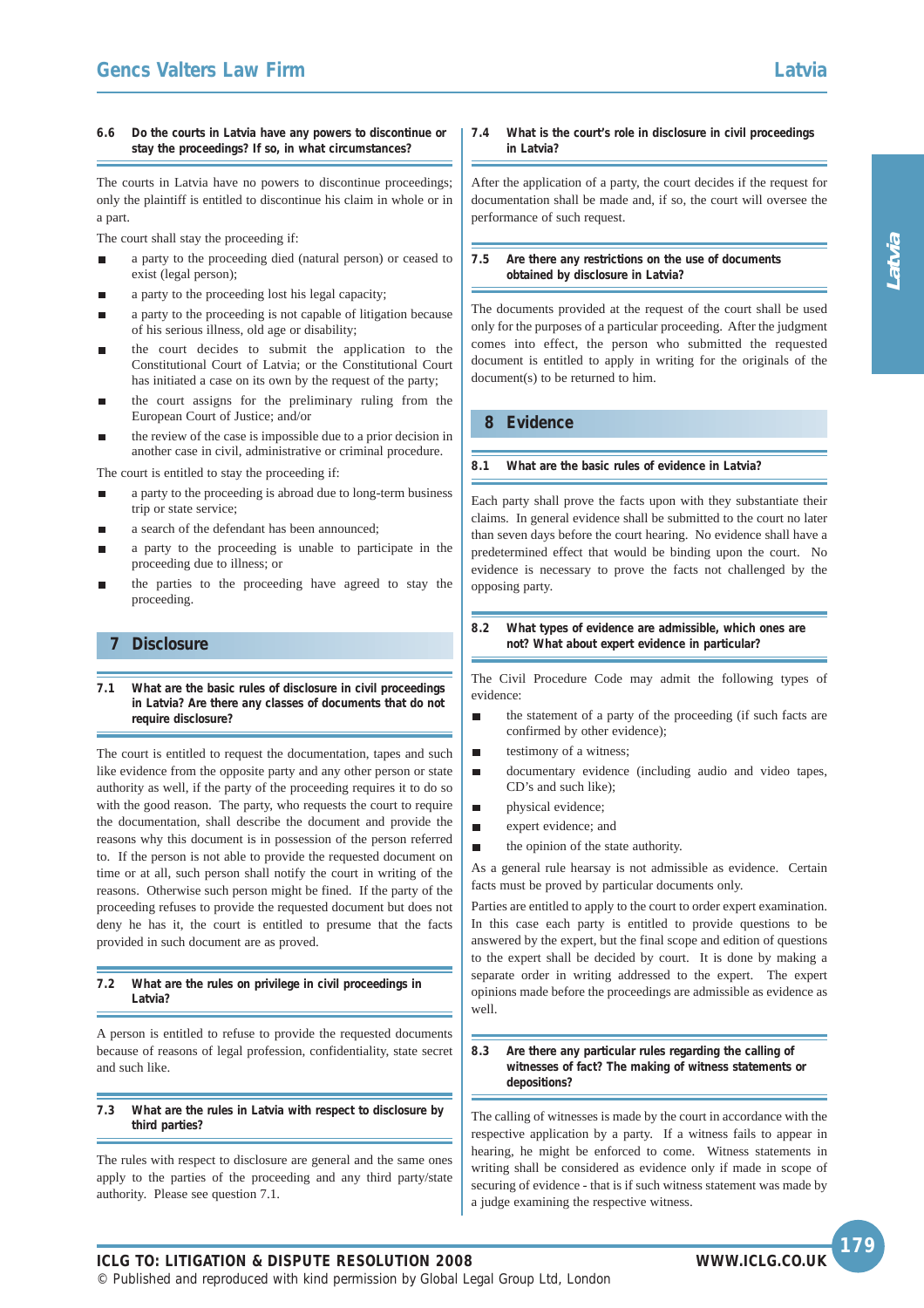#### **8.4 What is the court's role in the parties' provision of evidence in civil proceedings in Latvia?**

The parties make applications to the court to make orders either to call witnesses, to provide documentation from other persons, to perform expert examination, to secure evidence and such like. The court is entitled to inform the party that the some facts have not been proved by evidence and set the term for the respective submission.

#### **9 Judgments & Orders**

#### **9.1 What different types of judgments and orders are the civil courts in Latvia empowered to issue and in what circumstances?**

Judgments can be issued either for the recovery of an amount of money, the transfer of goods, or the performance of a certain action. In case the defendant is absent, the court may issue a default judgment. In case the parties agree on a settlement, the court provides a decision approving the terms of the settlement - this decision can be executed as a judgment. The court is empowered to issue several types of orders such as requesting documents from persons, joining a new party to the proceeding, establishing interim measures, applying procedural fines and sanctions and such like.

#### **9.2 What powers do your local courts have to make rulings on damages/interests/costs of the litigation?**

Only rulings to recover loss suffered and lost profit can be made by Latvian Civil Law. The interest from the dept can be awarded by the court; in case the rate is not stipulated in a contract, the rate can be calculated based on the *Civil Code* (approx. 6-13% per year). Costs of litigation shall be compensated by the losing party; however the lawyers' fees shall be compensated in an amount not exceeding 5% of the amount of the claim.

#### **9.3 How can a domestic/foreign judgment be enforced?**

When a domestic judgment comes into effect, the beneficiary is entitled to apply in writing to the court to provide Execution Writ. Based on this document the state officials are entitled to compulsory execution. The foreign judgment shall be recognised by the court at first. The *Civil Procedure Code* provides several reasons why such judgment shall not be recognised - for example, lack of jurisdiction of a foreign court. If the foreign judgment is recognised, the court issues a decision about recognition and execution of the foreign judgment, which might be appealed. When such decision comes into effect, the beneficiary can execute it in the same way as a domestic judgment.

#### **9.4 What are the rules of appeal against a judgment of a civil court of Latvia?**

The judgment of first instance may be appealed within 20 days from its announcement by providing reasons why it is wrong. This is done by the submission of an appellation petition to the same court, which issued the judgment. If there is no contradiction to the formalities required by the *Civil Procedure Code*, the court proceeds the case to the higher level court. The appellation court reviews the case once again in the range requested by the party, but not exceeding the scope of the initial claim. The judgment of the appellation court may be appealed in cassation instance within 30 days from its announcement by providing reasons how the court wrongly applied the rules of material or procedural law.

#### **II. DISPUTE RESOLUTION**

#### **1 Preliminaries**

| 1.1 | What methods of dispute resolution are available and |
|-----|------------------------------------------------------|
|     | frequently used in Latvia?                           |
|     | Arbitration/Mediation/Tribunals/Ombudsman? (Please   |
|     | provide a brief overview of each available method.)  |

Parties are entitled to agree to settle their dispute in arbitration, which might be either *ad hoc* or permanent. If there is an arbitration agreement clause the court shall not accept the case covered by it. The award of the arbitration is not subject to appeal. If such award is not performed voluntarily or made in accordance with the rules of law, the court shall grant the execution writ and therefore such award shall be executed mandatory in the same way as a court judgment. The courts shall assist in applying interim measures, such as freezing of assets.

#### **1.2 What are the laws or rules governing the different methods of dispute resolution?**

There is a separate chapter provided in the *Civil Procedure Code* in respect to dispute resolution in arbitration. There are rules provided regarding general rules on the conclusion of an arbitration clause, the establishment of arbitration and its procedural requirements, and the execution of an arbitration award.

#### **1.3 Are there any areas of law in Latvia that cannot use arbitration/mediation/tribunals/Ombudsman as a means of dispute resolution?**

There are several areas of disputes, which shall not be resolved in arbitration. Otherwise such arbitration award will not be accepted by the court and consequently will not be enforceable. In general it applies to: disputes where the interests of third parties may be affected; the party is the state or a municipal institution; in respect to amendments in civil registers; and in some instances in respect to family, real property, leases, employment and insolvency matters.

#### **2 Dispute Resolution Institutions**

#### **2.1 What are the major dispute resolution institutions in Latvia?**

There are 143 permanent arbitrations in Latvia for the moment. The major dispute resolution institutions are the Latvian Chamber of Commerce and Industry Court of Arbitration (Latvian Chamber of Commerce and Industry Court of Arbitration (*Latvijas Tirdzniecibas un rupniecibas kameras Škirejtiesa), Riga International Arbitration Court (Rigas starptautiska škirejtiesa)* and *Court of Arbitration of the Association of Commercial Banks of Latvia (Latvijas Komercbanku asociacijas škirejtiesa*).

**2.2 Do any of the mentioned dispute resolution mechanisms provide binding and enforceable solutions?**

Domestic or foreign arbitration awards made in accordance with the

**WWW.ICLG.CO.UK ICLG TO: LITIGATION & DISPUTE RESOLUTION 2008**

© Published and reproduced with kind permission by Global Legal Group Ltd, London